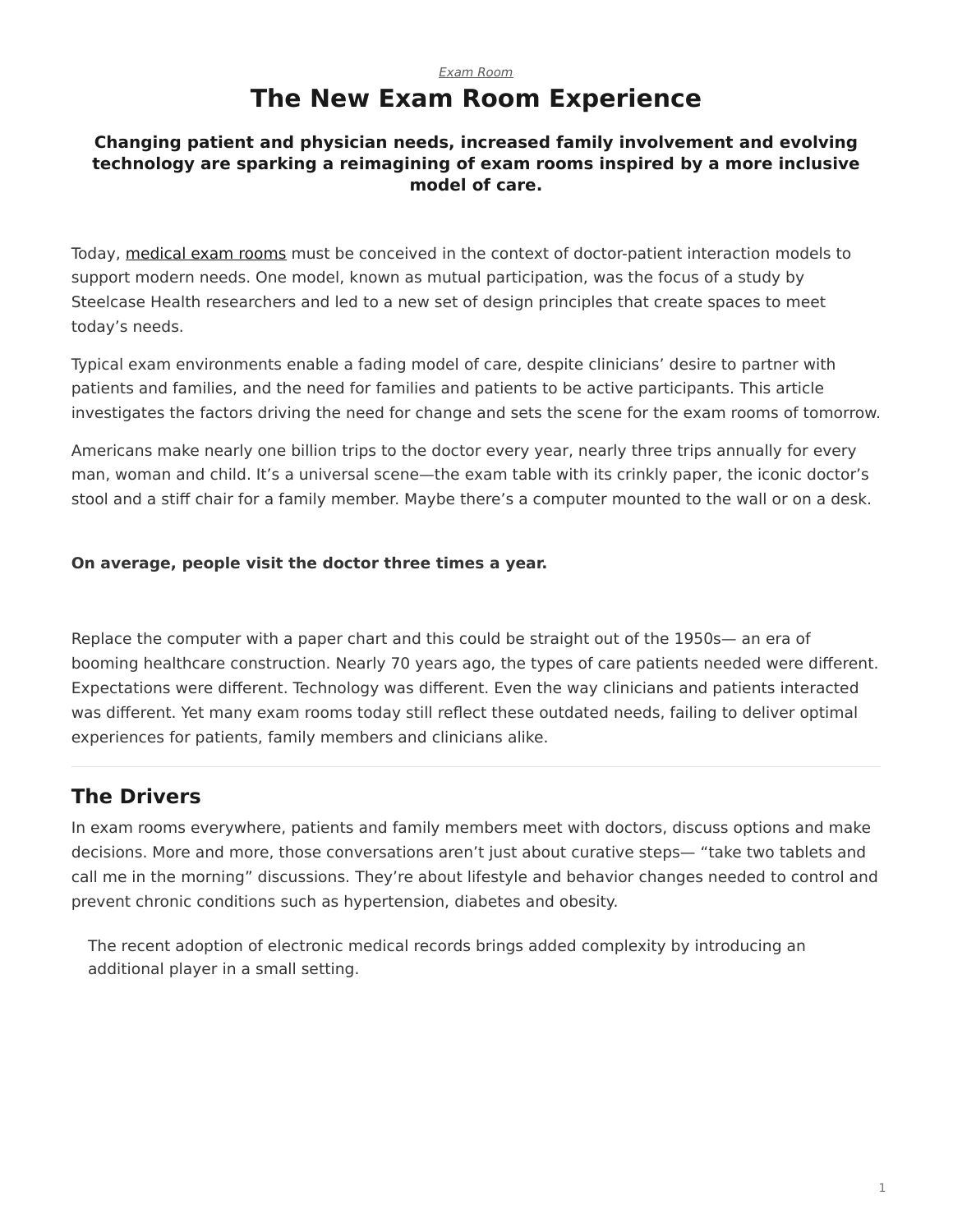These aren't simple one-and-done conversations. They require empathy, understanding and education. But today's exam rooms don't facilitate these types of interactions. Steelcase researchers found that eye-to-eye conversations are made difficult by outdated space configurations, which emphasize the exam table as the most important feature in the room. Access to information required to reach mutual decisions is hard to share, whether it's doctors sharing test results or patients bringing in their own research. Family members are often relegated to a side chair in the corner where they find it difficult to participate in the conversation.

"The patient-centered care movement has put an emphasis on addressing the healthcare needs, preferences and values of patients in order to effectively deliver care," says Caroline Kelly, researcher, WorkSpace Futures, Steelcase Health.

"But most exam rooms are designed to support a doctor-centered process. The design doesn't effectively promote eye-to-eye and face-to-face interactions that build relationships and enable shared decision-making. Our research showed the design of the room gives little consideration to the needs of the patient beyond his or her experience on the exam table, or the family member who acts as a care partner."

In those same exam rooms, physicians are faced with greater pressure to deliver more efficient care—to spend less time with patients and, at the same time, provide an exceptional experience. Clinicians are keenly and, some might say, painfully aware that patient satisfaction scores directly impact compensation models and influence patients' choice of healthcare providers in an increasingly competitive environment. The addition of technology, with the recent wide adoption of electronic medical records, brings added complexity as it's both a benefit and a barrier to the doctor-patient relationship, providing vital information but inserting an additional player in a small setting. Physicians struggle to adopt comfortable conversational postures and maintain eye contact while they chart from their stool, often leaning up against a wall for awkward back support. The scene is further complicated by the fact that many doctors struggle daily with symptoms of mental and emotional burnout, feeling they're on autopilot instead of being hands-on healers.

"Clearly, today's exam rooms aren't built to support mutual participation," says Patricia Wang, researcher, WorkSpace Futures, Steelcase Health, who worked alongside Kelly on the study, "This is how doctors want to partner with their patients. Mutual participation activates the patient-centered approach in the exam room. This is considered an indicator of high-quality care, which is the priority of health organizations everywhere. By leveraging their built environment, they can further advance their mission."

# **HEALTHCARE SPACES AND INTERACTION MODELS**

Throughout history, the doctor-patient relationship has morphed, and today it continues to evolve as modern needs eclipse past models in which doctors maintained control and held medical information exclusively and patients were viewed as passive participants, expected to follow doctor's orders without question.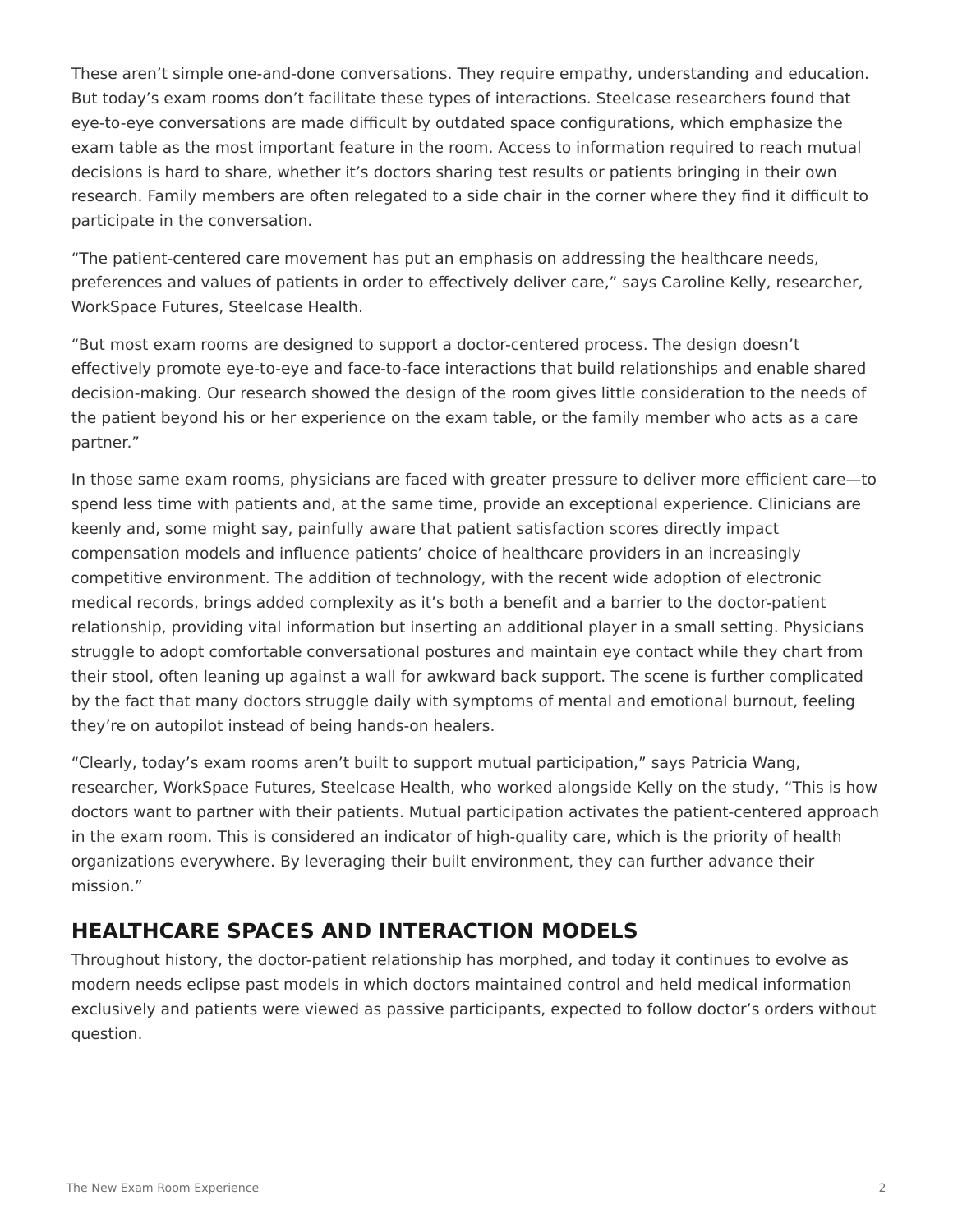In certain situations such as surgery, the physician still needs to maintain control over the patient and focus on a specific illness or body part. Scholars Szaz & Hollender describe this model like the interaction between a parent and child, where the doctor's role is to tell the patient what to do and the patient's role is to cooperate. This interaction can be seen in patient rooms, imaging suites and treatment areas where clinicians may be delivering medications or changing dressings, positioning a patient for a scan or administering chemotherapy.

However, in other healthcare spaces and interactions, the dynamic shifts—agency is shared between the patient and doctor and the perspective of "patient as disease" transitions to "patient as person." Szaz and Hollender recognized that chronic illnesses required a different sort of interaction. They proposed a model of mutual participation which they described as "a doctor-patient partnership, where the doctor helps the patient to help themselves." Mutual participation is best suited for the care of chronic conditions because the treatment plan is carried out by the patient at home, away from the direct actions and control of the doctor. However, information sharing and decision making, central to the care of the patient, happen in the exam room.

#### **"The patient-centered care movement has put an emphasis on addressing the healthcare needs, preferences and values of patients in order to effectively deliver care."**

**CAROLINE KELLY** | Principal Researcher Steelcase Health

### **DEFINING MUTUAL PARTICIPATION**

Based on historical and academic models and through their observational research and expert interviews, Steelcase Health researchers define mutual participation in three dimensions: *interpersonal sensitivity, egalitarian presence* and *shared decision-making*. Each of these principles is essential for transforming the exam room into a space that fosters patient-centered care.

**Interpersonal sensitivity** addresses the fundamental orientation the doctor and patient have toward one another. The doctor approaches the patient holistically, not just as a disease or symptom. This biopsychosocial approach recognizes that a patient's health is affected by biology, psychological factors such as personality and mood, and social factors such as relationships, economic status and education. But interpersonal sensitivity is intended to work both ways—the patient needs to recognize that doctors are people too, and they bring their own values, experiences and needs to the interaction.

While interpersonal sensitivity positions doctors and patients as multifaceted individuals, **egalitarian presence** addresses the dynamic between them.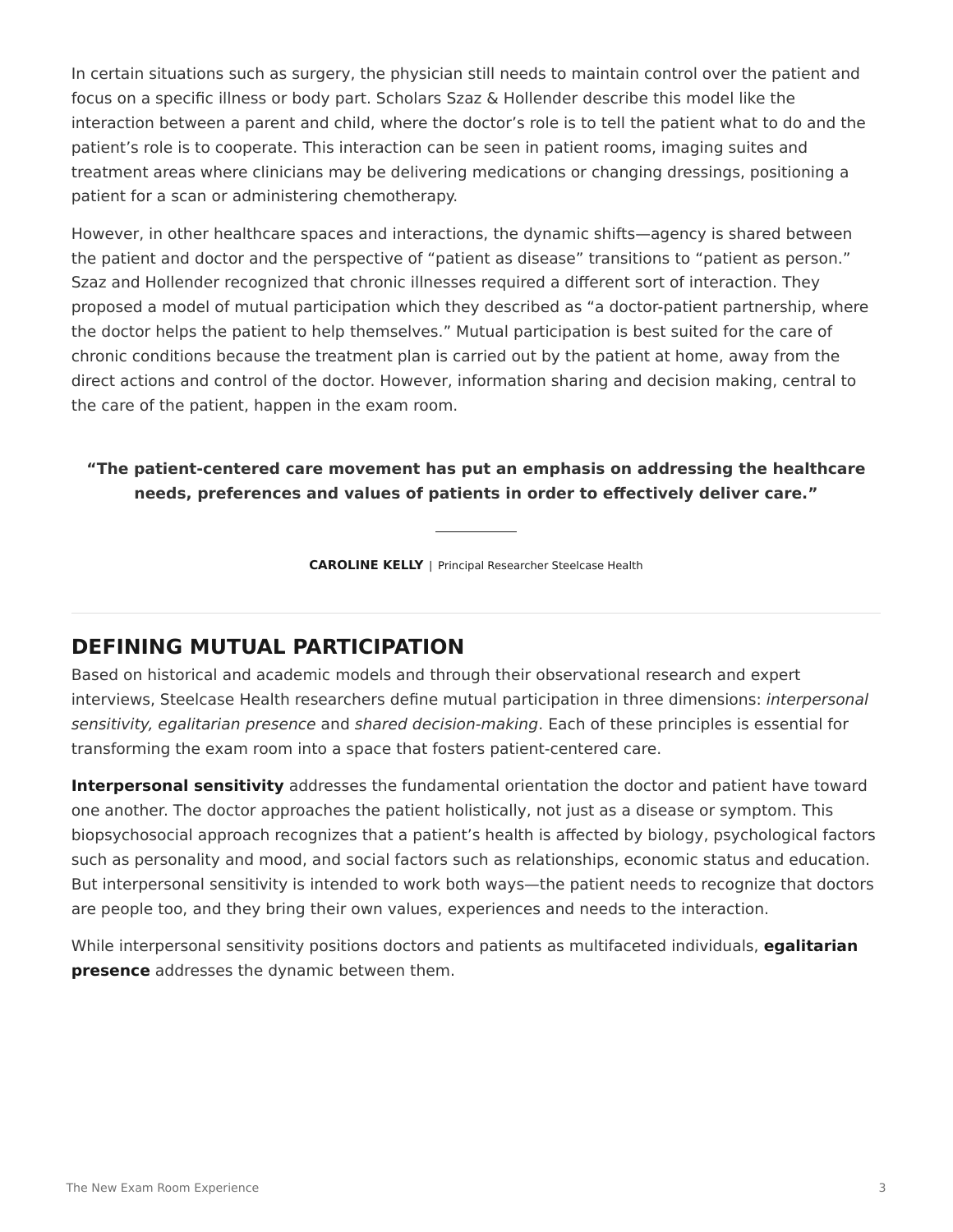A systematic review of research on patient decision-making roles found that there is a growing trend for patients to want to share in decision-making with doctors. For true shared decision-making to occur, both share information, build consensus about preferred treatment and reach agreement on a treatment plan. Doctors, patients and their families need to be able to engage in shared **decision-making** to the extent they desire and are able. Regardless of their preferences, the design of the exam room should not be a barrier to this interaction.

**When everyone is present in a way that allows for shared control, collaboration can occur more naturally.**

# **BRINGING IT ALL TOGETHER**

To support interpersonal sensitivity, egalitarian presence and shared decision-making the exam room must contribute new ways to share information, examine patients and interact with both family members and technology.

For exam rooms to support physical examinations and also facilitate these desired behaviors, a new design paradigm is needed. Steelcase researchers call it "The Diamond." It allows greater involvement for provider, patient and family, as well as shared access to information.

"The Diamond supports the key behaviors of mutual participation," Wang says. "The orientation of the participants allows eye-to-eye contact and shoulder-to-shoulder interaction, and includes the presence of information in the dynamic. In some exam rooms, the traditional exam table can easily be replaced with a lower exam chair, so patient, physician and family members are all at the same level. Easy access to technology and tools allows for a fluid transition between activities, and a monitor displays important information for shared decision making."

This new paradigm supports the behaviors that are essential for effective healthcare and maintaining personal relationships between patients and staff that impact satisfaction scores. It includes family as equally important in the patient's health, and supports clinicians' physical needs as well. Instead of being intrusive, technology is sensitively integrated into the experience to support conversation.

### **The Full Experience**

These insights from Steelcase research led directly to product design, resulting in a new clinician chair that's mobile, flexible and ergonomic and supports both technology and charting: Node with ShareSurface. It occupies a small footprint in the exam room but makes a big impact. "Node with ShareSurface allows clinicians to quickly change positions in the room and fluidly share their screens with patients and their families as they collaborate on their care," says Kelly. "This can lead to improved patient outcomes, as well as improved satisfaction."